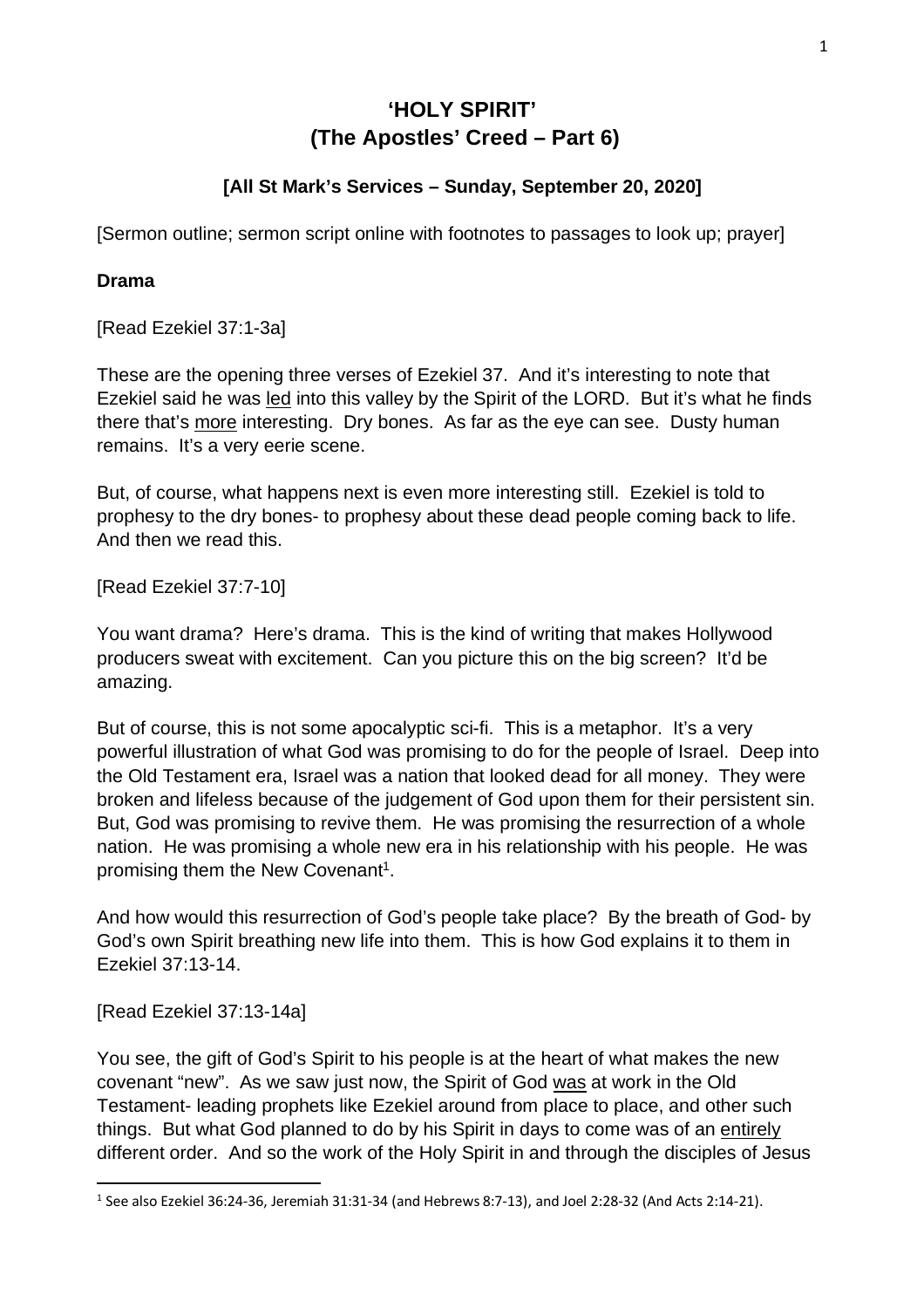comes to be a major distinguishing feature of the New Testament. And it remains a key feature of God's work in the era in which you and I live now. This is the story arc of the whole drama of the Bible. There was the old covenant in which God worked out his purposes through the people of Israel, and at times through the work of his Spirit. But then comes the life, death, and resurrection of Jesus. And when he ascends to the right hand side of the Father in heaven, his Spirit comes to dwell within his people. This had never happened before. At that moment, this was entirely new. And the indwelling work of God's Spirit changes everything.

### **Doctrine**

So as we come today to the next line in the Apostles' Creed, I want to help us consider what the doctrine of the Bible is in this regard. When we say: 'I believe in the Holy Spirit', what do we mean? And by way of summary here, I want to say four things.

#### **- I believe God is complex**

The first is this. When we say, 'I believe in the Holy Spirit', we're saying 'I believe God is complex.' That is, I believe in the Trinity. I take it you've noticed by now that the Apostles' Creed has a Trinitarian shape. We say we believe in God the Father Almighty. We say we believe in Jesus Christ, God's only Son. And we say we believe in the Holy Spirit. To declare your commitment to the faith of the apostles is to declare that you believe God is one and three- one God in three persons. Simon Flinders is a simple unity- one Simon, one person. You could even say Simple Simon! But God is a complex unity. He is one God. We're not polytheists. Christians aren't worshipping multiple gods. But he is three persons in one God. That is complex isn't it? It's certainly not easy to understand<sup>2</sup>. And I'm not going to be able to explain all the ins and out of it to you now. But I simply want to make it clear that when we say we believe in the Holy Spirit, we're saying that we believe he is the third person in the godhead. We're saying that we believe God is Spirit<sup>3</sup>. The Spirit is God. We believe, like Jesus said at the end of Matthew's gospel, that our work in the world is to make disciples of all nations, baptizing them in the name of the Father and of the Son and of the Holy Spirit<sup>4</sup>. God is complex.

#### **- I believe God is at work in the world**

But the second thing is this. When we say 'I believe in the Holy Spirit', we're saying 'I believe God is at work in the world.' Because the Bible teaches us that God works in the world by his Spirit. Because he is Spirit, he's also invisible. And so his work in the world is often invisible too. But it's also super-natural. That is, it often does not proceed in ways that we would consider "the normal course of events". So we're saying that, by his Spirit, invisibly and supernaturally, God is at work in the world.

 $2$  Romans 11:33-36 is helpful here.

<sup>3</sup> See John 4:24

<sup>4</sup> Matthew 28:19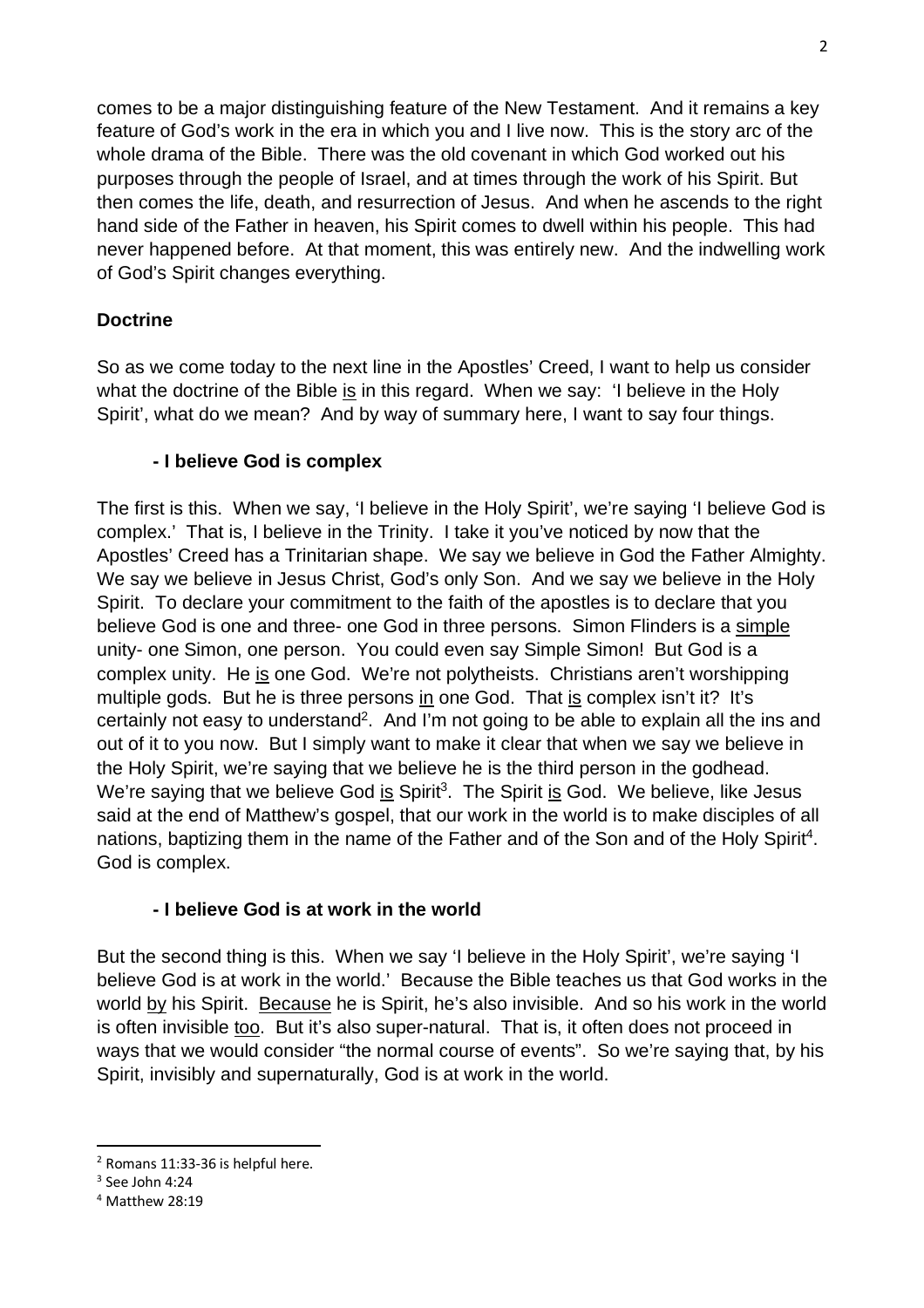You can learn this from reading the very first paragraph of the Bible. 'In the beginning God created the heavens and the earth. Now the earth was formless and empty, darkness was over the surface of the deep, and the Spirit of God was hovering over the waters<sup>'5</sup>.

But the Spirit of God was also there when the story of the New Testament began. Luke 1:34.

[Read Luke 1:34-35]

And of course, when we get to Acts 2 and we read about the Day of Pentecost, the work of the Spirit in the world is spectacularly on display. Because it was in that moment that God was making it clear that the promises the Old Testament prophets had made, like Ezekiel, were being fulfilled. God was breathing new life into his people. And not only into the nation of Israel. He was breathing life into people from all the nations of the world.

And there is probably no passage of Scripture that explains the work of the Spirit in the world more clearly than those verses Tamara read earlier from John's gospel. They're the words Jesus himself spoke when we was teaching his disciples what to expect from the Spirit's coming. The passage begins in John 15:26. And there we hear Jesus call him the Advocate, the Spirit of Truth. Jesus says that he's the one who sends the Spirit, and that he goes out from the Father. And the Spirit's core task is to testify about Jesus. And to this day if you want to know what the Spirit of God is doing in the world, this is the executive summary. He's testifying about Jesus. He's leading people to Jesus. The Holy Spirit does not make much of himself. Rather, he brings glory to Jesus by making Jesus known. The Spirit is like a sharp spotlight- illuminating the majesty of Christ.

But in John 16, Jesus goes on to say more about how the Spirit will point people to Jesus. For example in verse 8.

[Read John 16:8]

The Spirit works to show the people of the world where they're wrong, and why they need the truth that's in Jesus. His ministry here is to bring sinners to conviction, to recognise God's judgement, and thus to come to repentance.

But alongside his work of showing the world where they're wrong, the Spirit also works to show people everything that's right about Jesus. Verse 13.

[Read John 16:13-14]

This is how Jesus says his Spirit will work in the world. And we believe that he does exactly what Jesus said.

<sup>5</sup> Genesis 1:1-2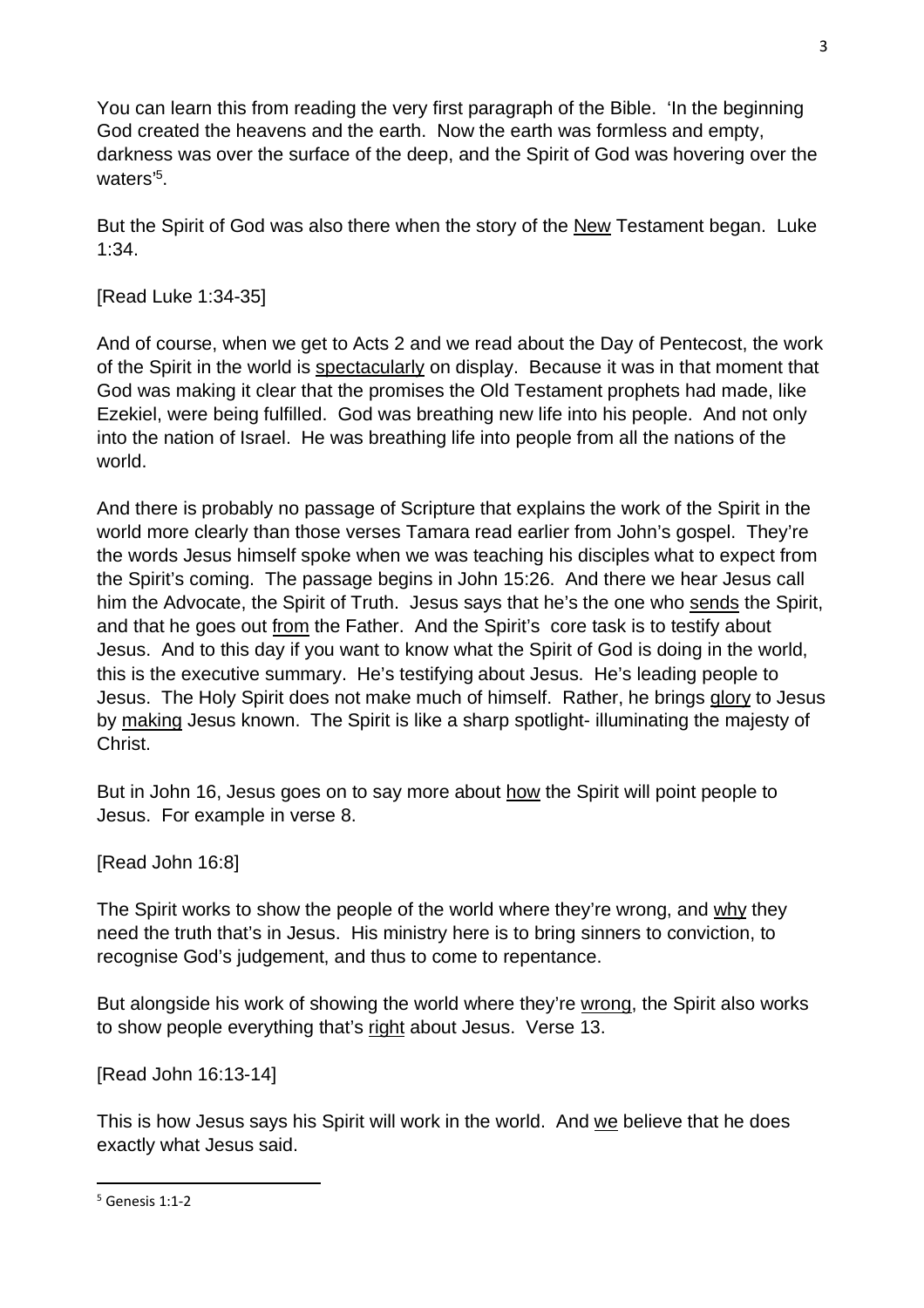#### **- I believe God is with me (by being in me)**

So then the third thing is this. When we say 'I believe in the Holy Spirit', we're saying 'I believe God is with me. And he's with me by being in me.' It was very tempting to just include this idea in the next point I'm going to make. But I decided in the end that this idea really deserves its own point in the sermon. Because the promise of the Scriptures that God is with us by his Spirit, that he's in us, is just so stunning! This is the privilege that no Old Testament believer had. This is what is radically new about the new covenant- God indwelling his people by his Spirit. How incredible is that?! And I wanted to make a separate point of this today/tonight because I do think there's a risk of us just taking this for granted. But we mustn't grow accustomed to this truth. The God of the universe, the God who made the world, the God who made me- he lives in me. He's taken up residence in me. He's with me every moment of every day because he's come to dwell in me.

Back in John 14, Jesus promised his disciples that they would know the Spirit of truth because he would live with them and be in them<sup>6</sup>. It's in this same vein that Paul describes the Christian person as a temple of the Holy Spirit<sup>7</sup>. And this is also why Paul can say that the glorious riches of the gospel are that Christ is in you<sup>8</sup>. The Bible doesn't just say that if you seek for God you will find him. The Bible tells us that those who seek the presence of God will never be able to escape it. He comes to be with us by his Spirit. His Spirit who lives within us.

#### **- I believe God is at work in me**

But the fourth and final point to make here is this. When we say 'I believe in the Holy Spirit', we're also saying 'I believe God is at work in me.' And of course, this is inextricably linked to my third point. The reason we know God is at work in us by his Spirit is because his Spirit lives within us. And here we're saying more than we said in the second point. God is not only at work in the world, but he is at work in the lives of individual people within the world too- invisibly and supernaturally.

And on this point, the New Testament has truck-loads to say. And sadly I don't have time today/tonight to offer you a thorough review of all the wonderful things the New Testament teaches us about how the Spirit works in us. But let me at least give you a summarised version of the highlights package!

The Spirit works in us to bring us to faith in the first place. Like we saw in John 16- the Holy Spirit is at work to testify to Jesus, to lead people to Jesus. And this is true for every human being who comes to trust in Christ $9$ . They can only do so because God's

8 Colossians 1:27

<sup>6</sup> John 14:17

 $<sup>7</sup>$  1 Corinthians 6:19-20</sup>

<sup>&</sup>lt;sup>9</sup> See also 1 Peter 1:12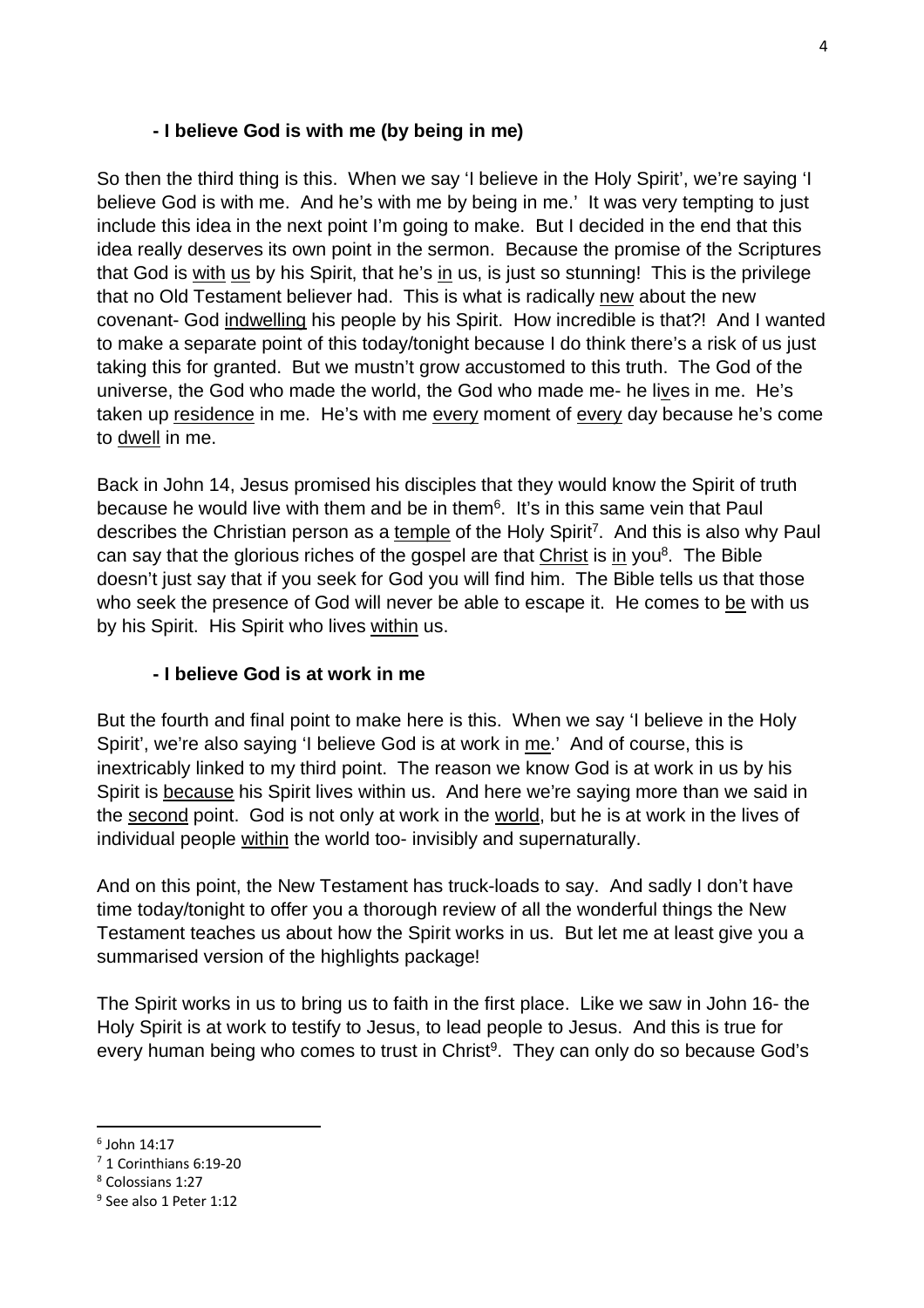Spirit has drawn them to him. As Paul says, we cannot even confess the Lordship of Christ without the Spirit<sup>10</sup>.

The Spirit also works in us to help us understand God's word. Just as the Spirit worked to ensure the Scriptures were originally written under the infallible direction of  $God<sup>11</sup>$ , so too the Spirit works to help us understand what the Bible teaches us. The word of God is 'explaining spiritual realities with Spirit-taught words<sup>'12</sup>. And so, by the indwelling Spirit, 'we have the mind of Christ'<sup>13</sup>.

The Spirit also works in us to assure us of our place in God's family. He testifies to us that we really are the Father's adopted children. We heard about this at our Escape weekend earlier in the year when we looked at Romans 8<sup>14</sup>.

And another thing we reflected on that weekend was the way the Spirit reorders our desires<sup>15</sup>. And I love the way James describes this aspect of the Spirit's work when he says that 'the Spirit he caused to dwell in us envies intensely'<sup>16</sup>. By coming to live within us in this way, it's not just that the Spirit seeks to retrain our sinful desires into righteous desires, but that God's own jealousy for our loyalty dwells in us. The Spirit is God's 'envying presence' desiring within us!

And of course, it's as the Spirit teaches me to desire the things that God desires, that the character of Christ is being formed in me. By the Spirit, we who see Jesus clearly are being transformed into his image with ever increasing glory<sup>17</sup>. And this is what that passage in Galatians 5 is all about which Tamara also read earlier. It's possibly the most famous passage in the Bible about the work of the Spirit. The Spirit and the sinful nature within us desire different things. But when the Spirit has his way with us, he produces in us the fruit of being like Christ. Love, joy, peace, forbearance, kindness, goodness, faithfulness, gentleness, and self-control. As we see one another becoming more beautifully reflective of Christ in this way, we're seeing the Spirit at work.

But beyond this, the Spirit also enables us to serve. It's the Spirit who gives us gifts that we use in love to serve the body of Christ. Paul devotes three whole chapters to this teaching in 1 Corinthians 12-14, where he discusses all the different ways in which the Spirit blesses the church through its people. In this respect, the church is a complex unity a bit like the Trinity is a complex unity. The church is one body with many parts- all of them different. So we don't all serve in the same way, but we do all serve with the same purpose- building the body up in Christ. And every different act of service is produced by the hand of the Spirit who's busy amongst God's people for the glory of Jesus.

<sup>&</sup>lt;sup>10</sup> 1 Corinthians 12:3

<sup>11 2</sup> Timothy 3:16, 2 Peter 1:21

<sup>&</sup>lt;sup>12</sup> 1 Corinthians 2:13- but in the context of 1 Corinthians 2:9-16.

<sup>&</sup>lt;sup>13</sup> 1 Corinthians 2:16

 $14$  Romans 8:14-17. See also Galatians 4:6-7.

<sup>15</sup> Romans 8:5-9

<sup>&</sup>lt;sup>16</sup> James 4:4-5 (where I've preferred the translation in the footnotes of the NIV 2011).

<sup>17 2</sup> Corinthians 3:17-18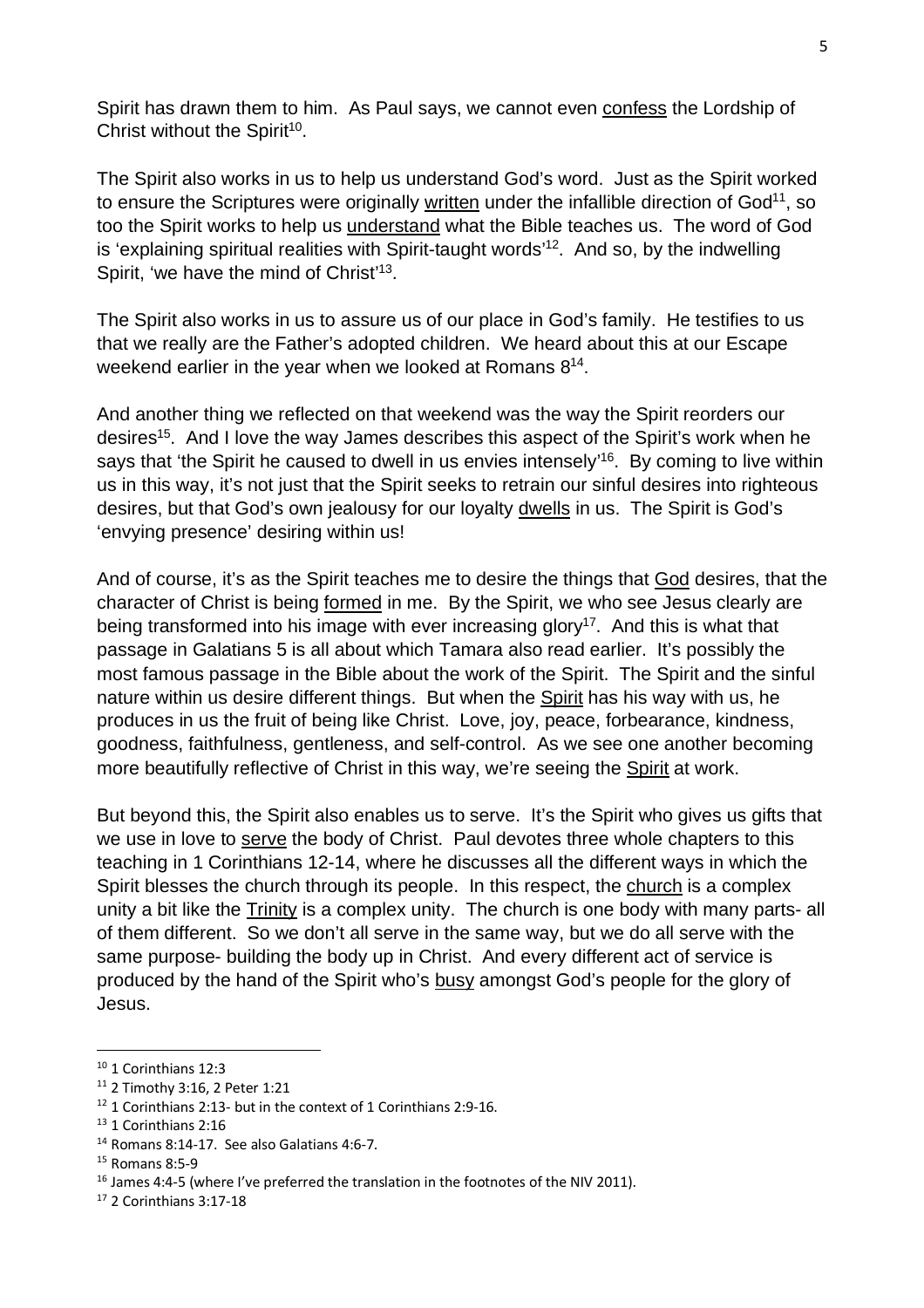And the last thing I'll mention here, though there are many other things I could say, is that the Spirit works in us to grow hope in our hearts. It's by his work in our hearts that we learn to long for heaven. And it's in this sense that he is a deposit guaranteeing our inheritance18. Because we have the presence of God with us now, there can be no doubt that we will live forever in the presence of God.

# **Discipleship**

Well, that's the best I can do I think. The Bible is a treasure chest of truth about the Holy Spirit and his work. I hope my summary of the doctrine has at least whet your appetite to keep learning more. But now, I want to turn from Doctrine to Discipleship. And I want to spend the next few minutes thinking with you about what some of the implications of this doctrine might be. When we say 'I believe in the Holy Spirit' what are we saying about how we actually live our lives? Let me make three comments here before I finish.

## **- trusting in his work**

Firstly, I want to talk about trusting in his work. Because whilst we can train ourselves to see the fruit of the Spirit's work, we can't actually see the Spirit working. Whilst the effects of his work are observable, the Spirit himself is invisible as he moves about among us. And so in this area, as in so many other areas of our Christian discipleship, we live by faith not by sight $19$ .

What the Scriptures teach, they invite us to believe. And when we believe, we trust that it's true. But because we can't see him, this can sometimes be hard. We can lose confidence that he's at work in the world leading people to Jesus. We can doubt that he's at work in us, especially when we feel downcast because of our sin and frailty. And when circumstances cause us to feel deflated or confused, we can begin to feel like God is far away. But I want to urge you again this morning/evening not to give in to those temptations. Rather, if you say you believe in the Holy Spirit, then trust that he is working in the world to save souls, that he is working in your life even through failures and set-backs, and that he is with you even on the days when it doesn't feel that way. Trust in his work.

#### **- cooperating with his work**

But secondly, we need to talk about cooperating with his work. And here I want to direct you back again to that golden passage in Galatians 5. Because right after Paul talks about the fruit the Spirit grows in us, he says this. Verse 25: 'Since we live by the Spirit, let us keep in step with the Spirit'.

I love the careful balance Paul presents to us in these verses. He doesn't want us to think that growing in love, joy, kindness, self-control etc is our work. He wants to relieve

<sup>18 2</sup> Corinthians 1:22, 2 Corinthians 5:5, Ephesians 1:14

<sup>19 2</sup> Corinthians 5:7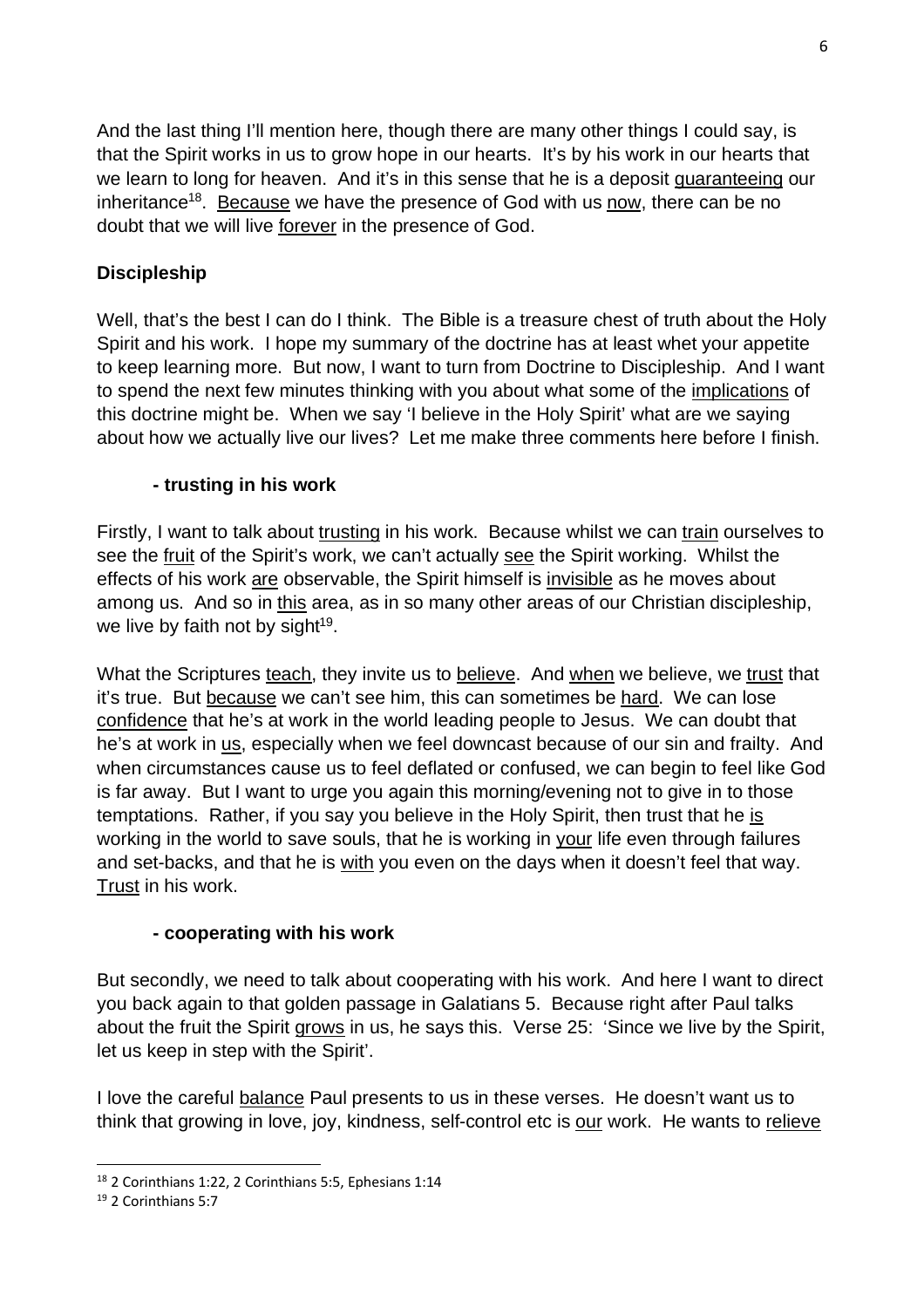us from the burden of believing that this is all up to us. He wants us to understand that this is the work of God in our lives, and we can trust him to do it. But at the same time, he doesn't want us to make the mistake of thinking that we can just sit back and it will happen automatically. We have a responsibility. It's to walk by the Spirit<sup>20</sup>, and so to keep in step with the work the Spirit is doing. And this is what I mean by cooperating with him.

Now cooperation is potentially a misleading word. Because it can refer to all sorts of things. We can cooperate with someone by working alongside them quietly even though we're doing two completely separate tasks. We can cooperate with someone on a project by doing an even share of the work. Or we can cooperate with someone by simply choosing not to impede their work- like cooperating with a police investigation for example. But I think the sense of it here in Galatians 5 is cooperating by following where the Spirit leads. I don't think this is about keeping quiet so we don't disturb him while he works. I definitely don't think it's about sharing the work 50/50. And I don't think it's about simply complying so as not to impede his work- as if we could even if we wanted to! But I think the image Paul uses suggests we place our feet where the Spirit has already trod. Perhaps you can imagine walking down the beach in some wet sand and placing your feet in the imprints made by the person walking in front of you. You're following the other person's lead. And I think this is what Paul means here. This is what it means to cooperate with the Spirit. It means wanting what he wants, following where he leads as he directs us through God's word, and it means humbly learning the lessons he wants to teach us along the way. We're to keep in step with the Spirit.

{And if Galatians 5 applies that language to the Spirit's work within us, I think we could equally apply that language to how we engage with the Spirit's work in the world around us. As he convicts people of sin, and righteousness, and judgement, we look for ways to cooperate with him in helping unbelievers to see their errors. And as he shines the spotlight on Jesus and leads people to see the truth of his majesty, we look for ways to cooperate with him here too. We too point those we know and love to Jesus. We too seek to show them how glorious he really is. As the Spirit testifies to him, so do we. And in this way too we keep in step with the Spirit as he works.

Of course, this way of thinking about our discipleship will cause us to recognise how much we need God's help. And so we'll pray for strength to cooperate as we should. We'll pray the kind of prayer we read earlier in our service from Psalm 143:10: 'Teach me to do your will, for you are my God; may your good Spirit lead me on level ground'. There's your memory verse for this week.}

#### **- learning to see his work**

Then, thirdly and finally today/tonight, we need to talk about learning to see his work. Of course, I've just said that the Spirit is invisible which is why we have to trust it even when we can't see it. But I also think it's possible for us to train the eyes of our hearts<sup>21</sup> to

<sup>20</sup> Galatians 5:16

<sup>&</sup>lt;sup>21</sup> Ephesians 1:18